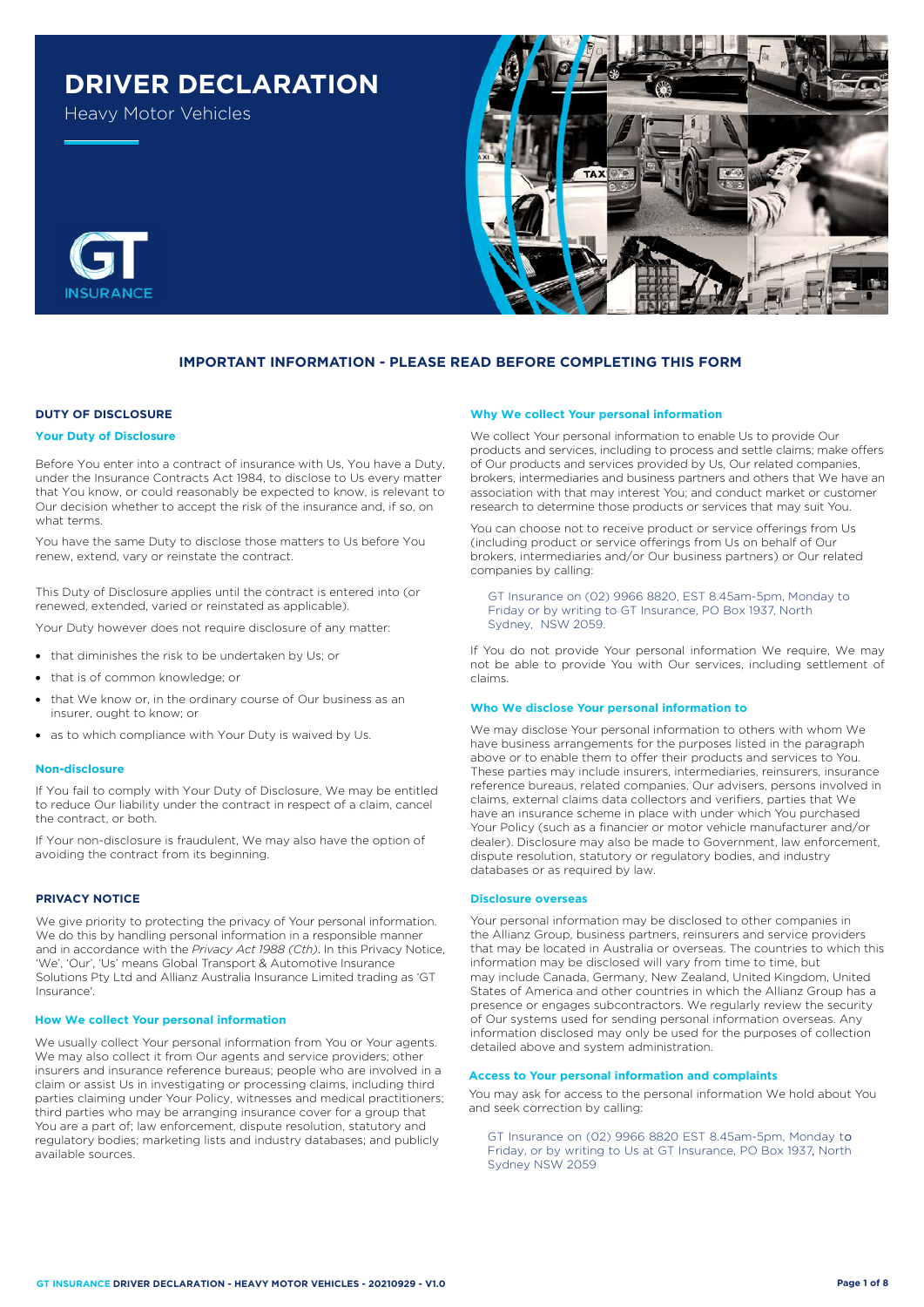Our Privacy Policy contains details about how You may make a complaint about a breach of the privacy principles contained in the *Privacy Act 1988 (Cth)* and how We deal with complaints. Our Privacy Policy is available at [www.gtins.com.au](https://www.gtins.com.au/documents-and-policies/) and [www.allianz.com.au](https://www.allianz.com.au/about-us/privacy/)

#### **Telephone Call Recording**

We may record incoming and/or outgoing telephone calls for training or verification purposes. Where We have recorded a telephone call, We can provide You with a copy at Your request, where it is reasonable to do so.

#### **Your Consent**

By providing Us with personal information You and any other person You provide personal information for, consent to these uses and disclosures until You tell Us otherwise. If You wish to withdraw Your consent, including for such things as receiving information on products and offers by Us or persons We have an association with, please contact Us.

#### **GENERAL INSURANCE CODE OF PRACTICE**

The General Insurance Code of Practice was developed by the Insurance Council of Australia to further raise standards of practice and service across the insurance industry. The Code Governance Committee (CGC) is an independent body that monitors and enforces insurers' compliance with the Code.

You can obtain more information on the Code of Practice and how it assists you by contacting Us. Contact details are provided below and on the back cover of the Product Disclosure Statement or Policy Document.

, Friday, or by writing to Us at GT Insurance, PO Box 1937, North GT Insurance on (02) 9966 8820 EST 8.45am-5pm, Monday to Sydney NSW 2059

For more information on the Code Governance Committee (CGC) go to <https://insurancecode.org.au/>

#### **SUBROGATION**

You may prejudice Your rights in relation to a claim made under this policy if without prior agreement from Us, You make an agreement with a third party that will prevent Us from recovering a loss from that or another party.

#### **DUTY OF UTMOST GOOD FAITH**

Every insurance contract is subject to the duty of utmost good faith which requires both the Insured and the Insurer to act towards each other in utmost good faith. Failure to do so on the part of the Insured may prejudice any claim made under the policy or the continuation of insurance cover by the Insurer.

#### **CHANGE OF RISK OR CIRCUMSTANCE**

It is vital that You provide Us with notification of any changes in Your risk profile which may be relevant to the terms and conditions of this insurance. This is including but not limited to changes in business activities and acquisitions which occur after the date of the Declaration.

#### **THE INSURER**

Allianz Australia Insurance Limited (incorporated in Australia); ABN 15 000 122 850; AFS Licence No. 234708 of 10 Carrington Street Sydney, 2000.

#### **THE UNDERWRITING AGENCY**

Global Transport & Automotive Insurance Solutions Pty Ltd (trading as GT Insurance) AFS Licence No. 240714 ABN 93 069 048 255 of Level 3, Suite 3.01, 213 Miller Street, North Sydney, NSW 2060 is an underwriting agency which specialises in arranging insurance in respect of Motor Vehicles and Mobile Plant and related insurances. GT Insurance acts as the agent of Allianz to market, solicit, offer, arrange and administer the insurance.

GT Insurance has a binding authority to issue, vary and cancel contracts of insurance and to deal with or settle claims on behalf of Allianz. If You need information about this insurance in the first instance, contact GT Insurance.

## **COMPLETING THIS FORM/QUESTIONNAIRE:**

**Please complete all sections in full and provide any requested attachments.**

- **This form may be printed and completed in handwriting or it may be completed electronically as an interactive pdf with fillable form fields. If completing electronically, please download to your local computer and complete using Adobe Acrobat Reader (Fill & Sign tool).**
- **If more space is required when completing this form, please attach a separate sheet.**
- **The use of the term 'You' or 'Your' in this form refers to an Insured and their subsidiary companies and other entities in which they have a controlling interest.**
- **The use of the term 'We', 'Our' or 'Us' in this form refers to the Insurer and its Underwriting Agency.**
- **It is important to refer to the relevant Product Disclosure Statement and Policy Document which sets out the terms and conditions of cover offered. Please contact your local GT Insurance office or speak to your Intermediary.**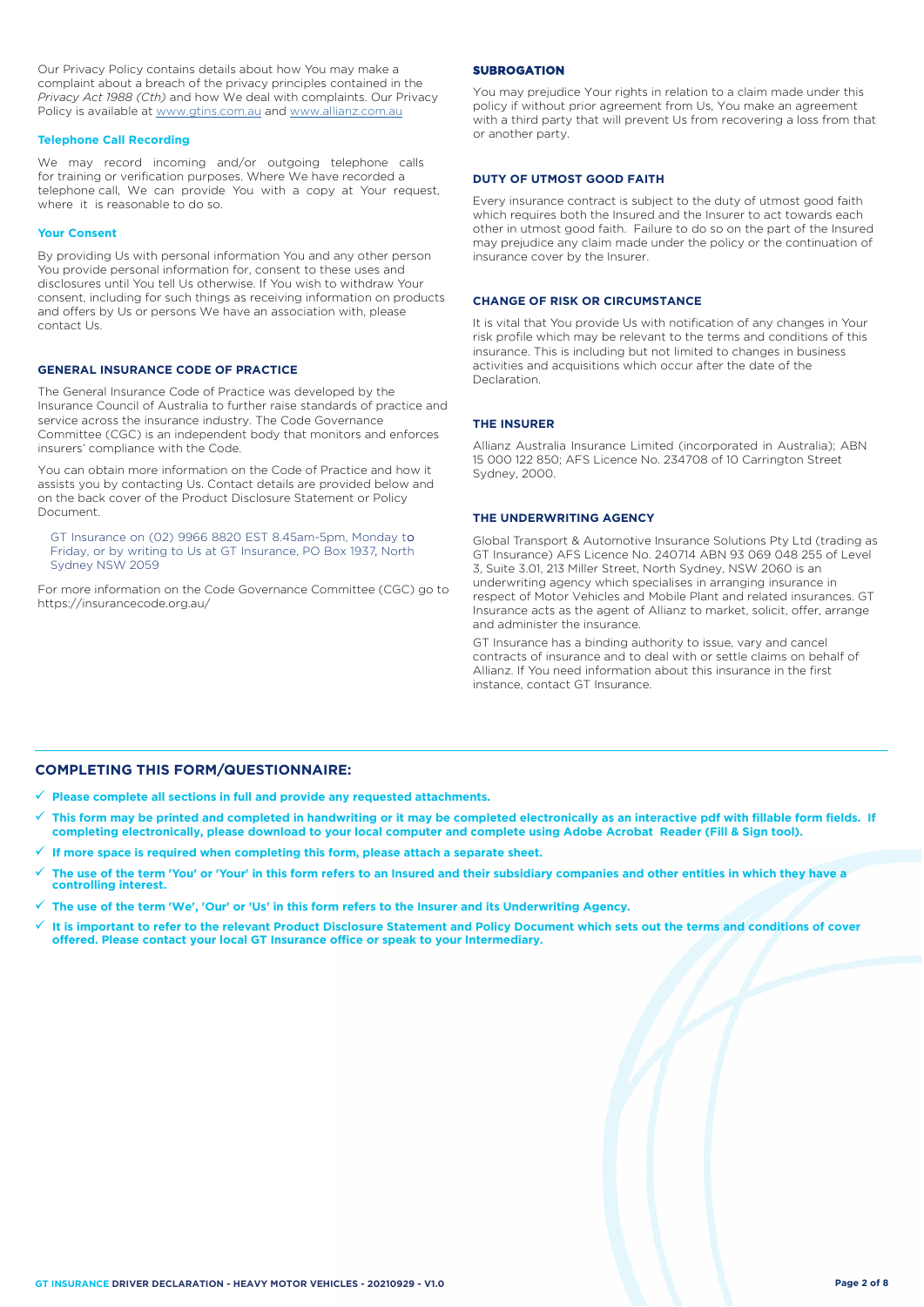## **Section 1. Policyholder Details**

| Name of Insured |                                                                                                                            |
|-----------------|----------------------------------------------------------------------------------------------------------------------------|
| Policy Number   | GT Insurance issue commercial motor polices that typically begin<br>with CPG or CMB. For example: CPG12345678, CMB12345678 |

## **Section 2. Your Business Details**

| Business and Trading Name/s |                                                              |               |          |  |  |
|-----------------------------|--------------------------------------------------------------|---------------|----------|--|--|
| Main Depot Address          |                                                              |               |          |  |  |
| Suburb                      |                                                              |               | Postcode |  |  |
| State                       | $O$ qld $O$ nsw $O$ act $O$ vic $O$ tas $O$ sa $O$ nt $O$ wa |               |          |  |  |
| Contact Person Name         |                                                              |               |          |  |  |
| Contact Phone Number        |                                                              | Contact Email |          |  |  |

## **Section 3. Driver Details**

| Driver Full Name                  |                |                             |               |                         |                |                               |                                     |           |
|-----------------------------------|----------------|-----------------------------|---------------|-------------------------|----------------|-------------------------------|-------------------------------------|-----------|
| Driver Address                    |                |                             |               |                         |                |                               |                                     |           |
| Suburb                            |                |                             |               |                         | Postcode       |                               |                                     |           |
| State                             | $\mathsf{QLD}$ | $\bigcap$ NSW               | $\bigcap$ act | $O$ VIC $O$ TAS         |                | $\mathsf{SA}\xspace$<br>$($ ) | $($ ) nt                            | $\forall$ |
| Date of Birth                     |                |                             |               | dd/mm/yyyy              |                |                               |                                     |           |
| <b>Section 4. Licence Details</b> |                |                             |               |                         |                |                               |                                     |           |
| Licence Number                    |                |                             |               | Expiry Date             |                |                               | dd/mm/yyyy                          |           |
| State issued                      | $\mathsf{QLD}$ | $\bigcap$ NSW $\bigcap$ ACT |               | $\bigcup$ VIC           | $\bigcirc$ tas | $O$ SA                        | $\left( \quad \right)$<br><b>NT</b> | <b>WA</b> |
| Total years of driving            |                |                             |               | Specify number of years |                |                               |                                     |           |
|                                   |                |                             |               |                         |                |                               |                                     |           |
|                                   |                |                             |               |                         |                |                               |                                     |           |
|                                   |                |                             |               |                         |                |                               |                                     |           |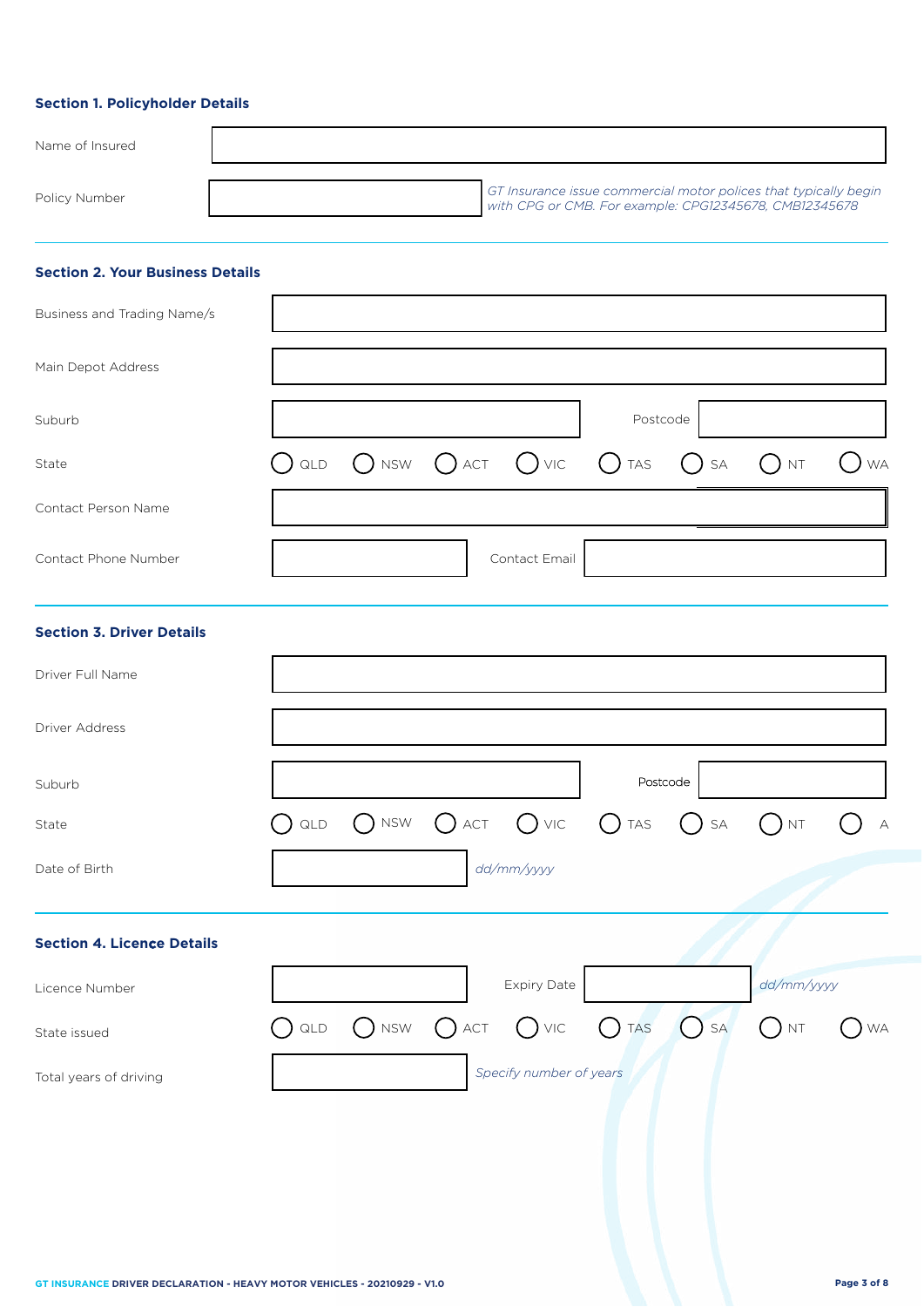| Type of Licence/s now held:      | <b>CLASS</b>               | <b>YEARS HELD</b>                 | <b>CLASS</b>   | <b>YEARS HELD</b>                 |
|----------------------------------|----------------------------|-----------------------------------|----------------|-----------------------------------|
|                                  |                            | <b>Specify Number</b><br>of Years |                | <b>Specify Number</b><br>of Years |
|                                  | $\bigcirc$ c               |                                   | $\bigcup$ lr   |                                   |
|                                  | $\ensuremath{\mathsf{MR}}$ |                                   | $\rm{HR}$      |                                   |
|                                  | $()$ HC                    |                                   | $MC$<br>$\Box$ |                                   |
|                                  | Dangerous<br>Goods         |                                   | Other          |                                   |
| If Other, please specify details |                            |                                   |                |                                   |

|                                                                                                                                                                                                | Yes | No. |
|------------------------------------------------------------------------------------------------------------------------------------------------------------------------------------------------|-----|-----|
| Has the driver had any criminal convictions in the last 5 years?                                                                                                                               |     |     |
| Has the driver had their licence cancelled, suspended or endorsed in the last 5 years?                                                                                                         |     |     |
| Has the driver been fined or convicted of a speeding or any other traffic offence (excluding parking) in the last 5 years?                                                                     |     |     |
| Has the driver ever had insurance declined, cancelled, renewal refused or special conditions imposed?                                                                                          |     |     |
| Does the driver suffer from any physical or mental disability or medical condition (e.g. diabetes, epilepsy, heart condition,<br>faulty eyesight) which could affect your driving performance? |     |     |
| Please state whether there have been any convictions or fines in the last 5 years for:                                                                                                         | Yes | No. |
| Alcohol                                                                                                                                                                                        |     |     |
| Dangerous driving                                                                                                                                                                              |     |     |
| Drug Offences                                                                                                                                                                                  |     |     |
| Culpable driving                                                                                                                                                                               |     |     |
| Negligent driving                                                                                                                                                                              |     |     |
| Theft                                                                                                                                                                                          |     |     |
| Arson                                                                                                                                                                                          |     |     |
| Dishonesty                                                                                                                                                                                     |     |     |
| Fraud                                                                                                                                                                                          |     |     |
| Violence                                                                                                                                                                                       |     |     |

If you have answered 'Yes' to any of the above, please provide full details (if insufficient space please attach a separate sheet):

## **Please provide a driver history printout from a state transport authority**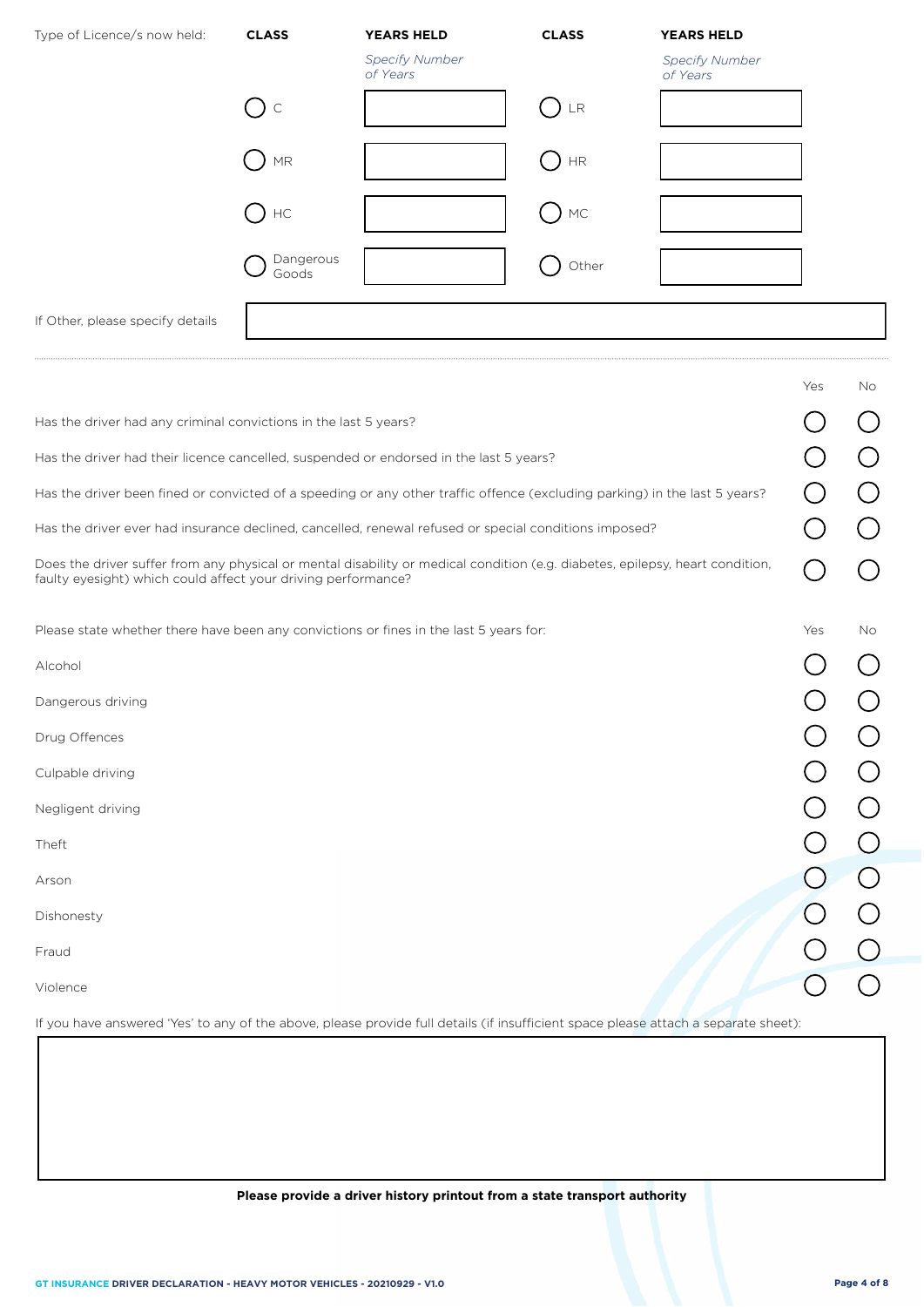#### **Section 5. Freight Task**

| <b>Section 5. Freight Task</b>                                                                                                                                                                                                                                                                                                      |     |       |        |                                                                            |                       |    |      |
|-------------------------------------------------------------------------------------------------------------------------------------------------------------------------------------------------------------------------------------------------------------------------------------------------------------------------------------|-----|-------|--------|----------------------------------------------------------------------------|-----------------------|----|------|
| At which depot/office will this driver<br>be based?                                                                                                                                                                                                                                                                                 |     |       |        |                                                                            |                       |    |      |
| What freight task will the driver<br>primarily be involved with?                                                                                                                                                                                                                                                                    |     |       |        |                                                                            |                       |    |      |
| Will the driver be driving between<br>11:00pm and 6:00am?                                                                                                                                                                                                                                                                           | Yes | No    |        | If Yes, specify how often they do this?                                    |                       |    |      |
| What radius from the depot /base<br>will the driver be operating in?                                                                                                                                                                                                                                                                |     | kms   |        | What is the maximum distance the<br>driver will travel in any single trip? |                       |    | kms  |
| What will be the driver's main destination? Where to Where:                                                                                                                                                                                                                                                                         |     |       |        |                                                                            |                       |    |      |
| To:                                                                                                                                                                                                                                                                                                                                 |     | From: |        |                                                                            |                       |    | $\%$ |
| To:                                                                                                                                                                                                                                                                                                                                 |     | From: |        |                                                                            |                       |    | $\%$ |
| To:                                                                                                                                                                                                                                                                                                                                 |     | From: |        |                                                                            |                       |    | $\%$ |
| <b>Section 6. Driver Training</b><br>Please state what type of driver training will be provided to the driver?<br>Load restraint systems<br>Fatigue management<br>Defensive driving<br>Vehicle familiarisation<br>What to do when an accident occurs<br>How to use a fire extinguisher<br>Other<br>If Other, please provide details |     |       |        |                                                                            | Yes                   | No | N/A  |
| <b>Section 7. Driver Management</b>                                                                                                                                                                                                                                                                                                 |     |       |        |                                                                            |                       |    |      |
| Do you keep a copy of the driver's licence on file?                                                                                                                                                                                                                                                                                 |     | Yes   | No     |                                                                            |                       |    |      |
| When a driver starts with the company, will they work<br>with another driver before going out on their own?                                                                                                                                                                                                                         |     | Yes   | No     | N/A                                                                        | If Yes, for how long? |    |      |
| Has the driver taken a full medical check-up?                                                                                                                                                                                                                                                                                       |     | Yes   | $)$ No |                                                                            |                       |    |      |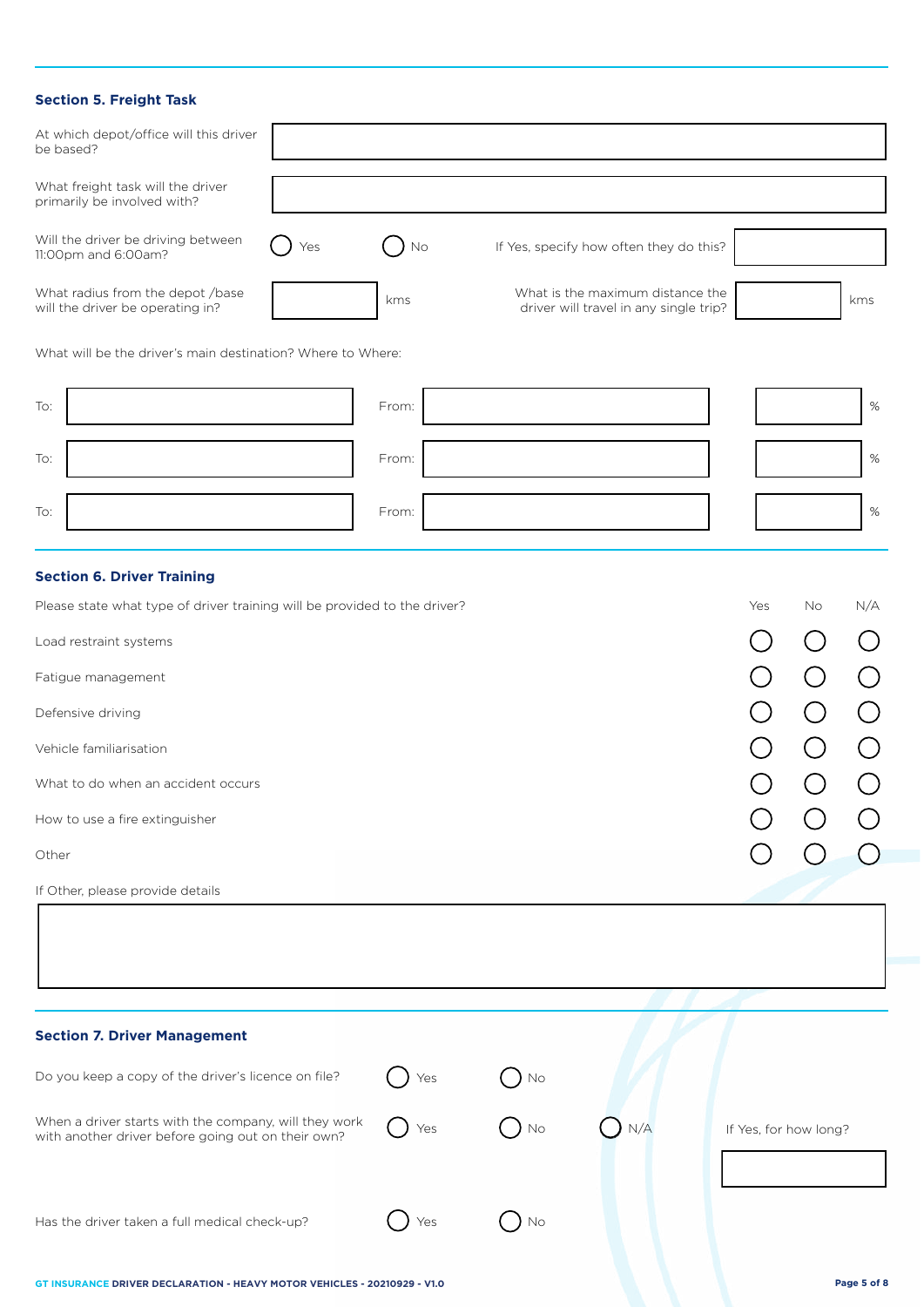| Does the medical check include checks for:                          | Yes | <b>No</b> |
|---------------------------------------------------------------------|-----|-----------|
| Sleeping disorders?                                                 |     |           |
| Drug use?                                                           |     |           |
| Any other medical condition that may effect their ability to drive? |     |           |
| If Yes to any of the above, please provide details:                 |     |           |
|                                                                     |     |           |
|                                                                     |     |           |

# **Section 8. Vehicle Details**

| What type of vehicle is the driver required to operate? |              |                  |                             |                 |
|---------------------------------------------------------|--------------|------------------|-----------------------------|-----------------|
| Passenger car/wagon                                     | Rigid truck: | light            | Prime Mover<br>Combination: | single trailer  |
| Commercial utility/van                                  |              | medium           |                             | b-double        |
|                                                         |              | heavy            |                             | road train      |
|                                                         |              | with dog trailer |                             | Other (specify) |

## **Section 9. Previous Employment History**

Please provide details of your last 5 years of employment, starting with the latest employment (show unemployed periods)

| Name of Employer                | Period of Employment from:<br>To:<br>(dd/mm/yyyy)<br>(dd/mm/yyyy)                                  |
|---------------------------------|----------------------------------------------------------------------------------------------------|
|                                 |                                                                                                    |
| Position held / Job description | Type of Vehicle driven                                                                             |
|                                 |                                                                                                    |
| Freight Carried                 | Part time / casual<br>$\left( \begin{array}{c} \end{array} \right)$ Full time<br>Employment status |
|                                 | $\bigcirc$ Other<br>Temporary                                                                      |
| Name of Employer                | Period of Employment from:<br>To:<br>(dd/mm/yyyy)<br>(dd/mm/yyyy)                                  |
| Position held / Job description | Type of Vehicle driven                                                                             |
|                                 |                                                                                                    |
| Freight Carried                 | Full time<br>Part time / casual<br>Employment status<br>Temporary<br>Other                         |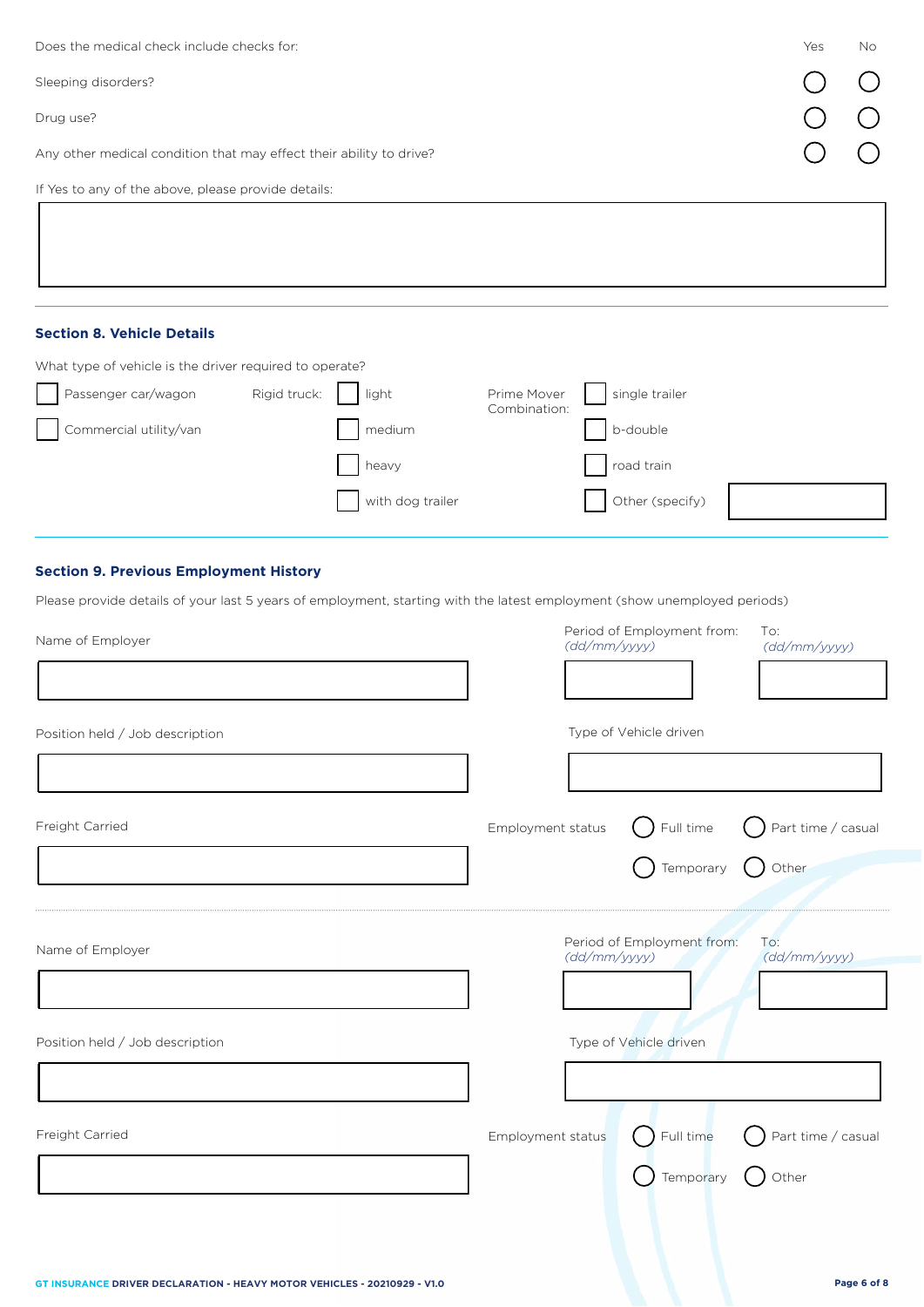| Name of Employer                |                                                                                                                                                                                  | (dd/mm/yyyy)      | To:<br>Period of Employment from:<br>(dd/mm/yyyy) |
|---------------------------------|----------------------------------------------------------------------------------------------------------------------------------------------------------------------------------|-------------------|---------------------------------------------------|
|                                 |                                                                                                                                                                                  |                   |                                                   |
| Position held / Job description |                                                                                                                                                                                  |                   | Type of Vehicle driven                            |
|                                 |                                                                                                                                                                                  |                   |                                                   |
| Freight Carried                 |                                                                                                                                                                                  | Employment status | Part time / casual<br>Full time                   |
|                                 |                                                                                                                                                                                  |                   | Temporary<br>Other<br>( )                         |
| Name of Employer                |                                                                                                                                                                                  | (dd/mm/yyyy)      | Period of Employment from:<br>To:<br>(dd/mm/yyyy) |
| Position held / Job description |                                                                                                                                                                                  |                   | Type of Vehicle driven                            |
|                                 |                                                                                                                                                                                  |                   |                                                   |
| Freight Carried                 |                                                                                                                                                                                  | Employment status | Part time / casual<br>Full time                   |
|                                 |                                                                                                                                                                                  |                   | Other<br>Temporary                                |
|                                 | <b>Section 10. Claims and Accident History</b><br>Has the driver been involved in any 'at fault' accidents or lodged any claims in the last 5 years?                             |                   | No<br>Yes                                         |
|                                 | Please provide written details of any 'at fault' claims or accidents the driver was involved in within the last 5 years.<br>(Note: If insufficient space please attach details). |                   |                                                   |
| Date of Loss                    | Details of at fault loss                                                                                                                                                         |                   | Approximate Claim Amount (\$)                     |
| Date of Loss                    | Details of at fault loss                                                                                                                                                         |                   | Approximate Claim Amount (\$)                     |
|                                 |                                                                                                                                                                                  |                   |                                                   |
| Date of Loss                    | Details of at fault loss                                                                                                                                                         |                   | Approximate Claim Amount (\$)                     |
|                                 |                                                                                                                                                                                  |                   |                                                   |
| Date of Loss                    | Details of at fault loss                                                                                                                                                         |                   | Approximate Claim Amount (\$)                     |
|                                 |                                                                                                                                                                                  |                   |                                                   |
| Date of Loss                    | Details of at fault loss                                                                                                                                                         |                   | Approximate Claim Amount (\$)                     |